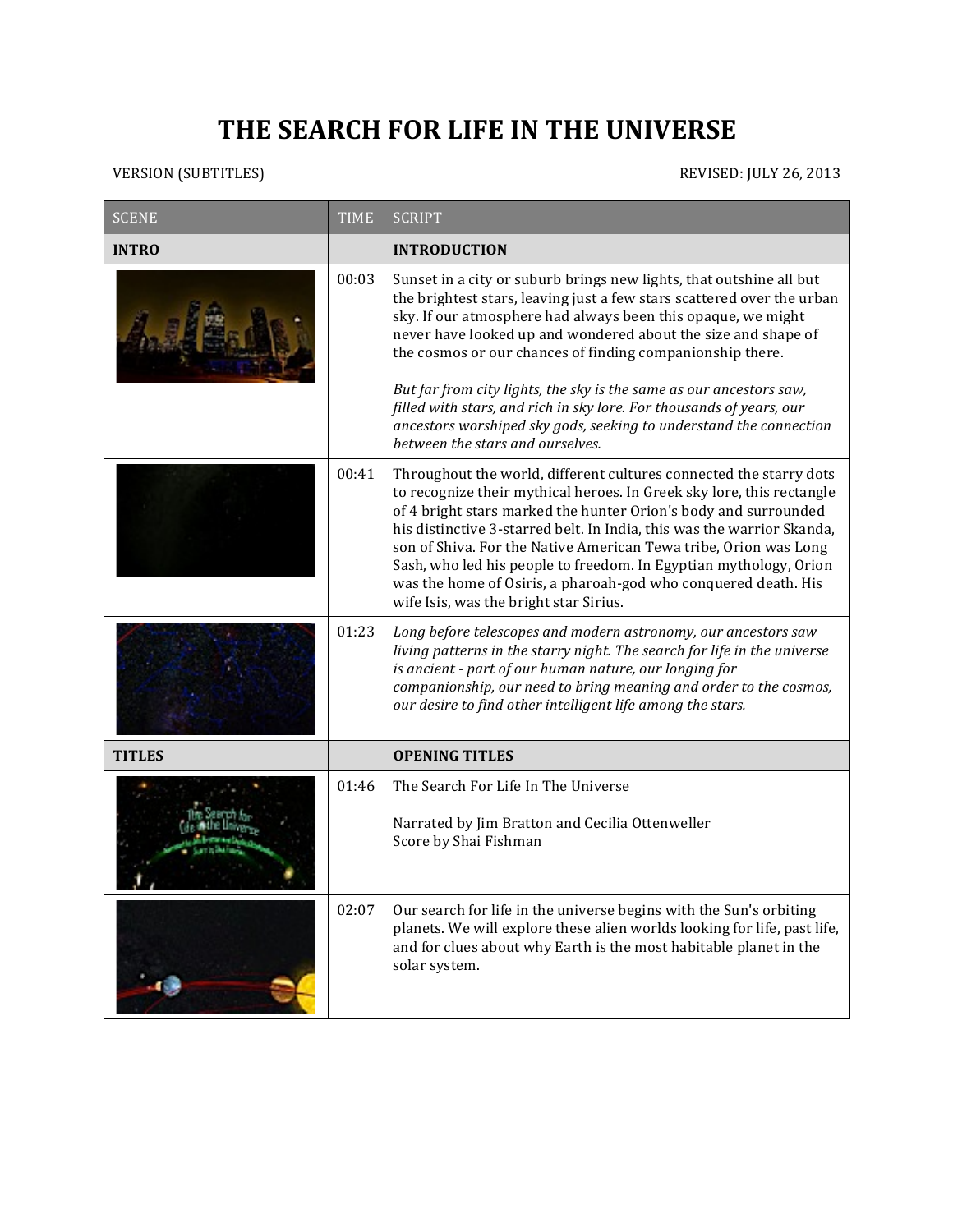| 02:21 | Planets and moons of all sizes orbit the Sun, yet only one has<br>intelligent life or perhaps any life at all. Why have these other<br>worlds failed to foster life? What can they tell us about conditions<br>for life to flourish?                                                                                                             |
|-------|--------------------------------------------------------------------------------------------------------------------------------------------------------------------------------------------------------------------------------------------------------------------------------------------------------------------------------------------------|
| 02:37 | Neptune is the most distant giant planet in our solar system.<br>Although this methane-rich planet has the molecules necessary for<br>life, they are in a deep freeze, without the energy of sunlight to fuel<br>the birth of life.                                                                                                              |
| 03:20 | Unlike any other planet, Uranus rotates on its side as it orbits the<br>Sun, resulting in uneven heating of the planet's atmosphere,<br>making the development of life less likely.                                                                                                                                                              |
| 03:43 | Saturn's famous rings are enormous; spanning over 175,000<br>kilometers from edge to edge.                                                                                                                                                                                                                                                       |
| 03:58 | Saturn's rings are not solid, but contain billions of chunks of ice and<br>ice-covered rock, ranging in size from pebbles to boulders. Their<br>brilliance suggests that these rings are very young, created perhaps<br>out of a cataclysmic event, or continuously resupplied by Saturn's icy<br>moons.                                         |
| 04:21 | The solar system's most distant place to look for life may be Saturn's<br>huge moon, Titan. The robot lander Huygens dropped through<br>Titan's thick smog of nitrogen, methane, and ammonia to reveal the<br>surface below. Titan has the atmosphere and chemical composition<br>needed for life, but lacks an energy source to fuel its birth. |
| 05:00 | Solar energy increases as we move sunward toward Jupiter, a<br>planet so large, it produces its own energy as it continues to shrink.<br>Even with this energy source, life is most unlikely in Jupiter's<br>violent toxic atmosphere.                                                                                                           |
| 05:17 | But Jupiter's large moons could harbor life. Io is an amazing world<br>of dramatic change. Erupting volcanoes blasting material hundreds<br>of kilometers into space, constantly resurface the moon. On Io,<br>change is too violent and destructive and the surface is too<br>unstable for life to develop.                                     |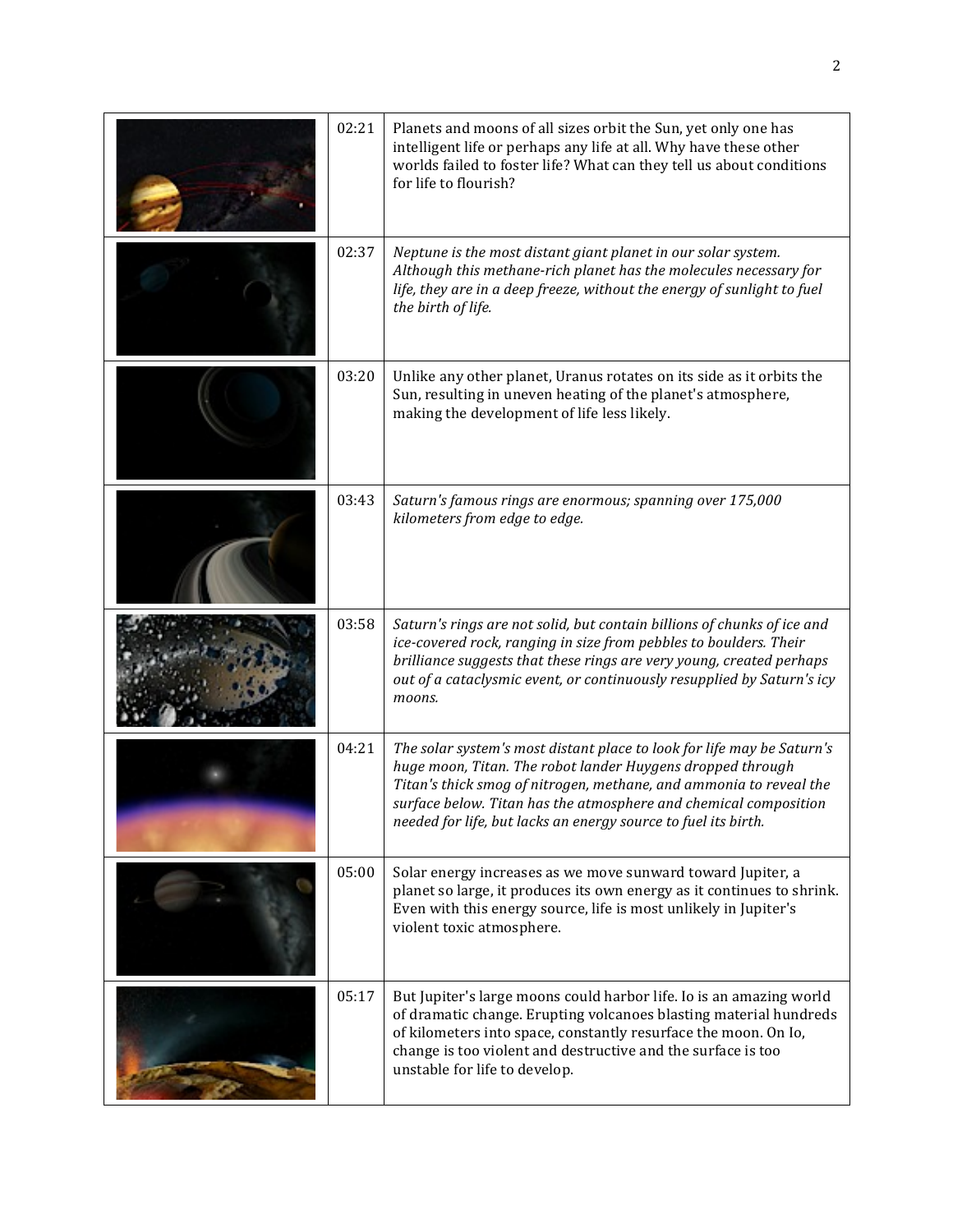| 05:40 | These long fissures are fracture lines in the icy crust of Jupiter's<br>moon Europa. Any life that might be swimming below this icy<br>surface would be simple and primitive. On Europa, the necessary<br>conditions are present and there is a slim chance that life has<br>developed below the ice.                                                                                                                                                                                 |
|-------|---------------------------------------------------------------------------------------------------------------------------------------------------------------------------------------------------------------------------------------------------------------------------------------------------------------------------------------------------------------------------------------------------------------------------------------------------------------------------------------|
| 06:07 | The scarred surface of Ganymede tells the story of impact on a vast<br>scale. Ganymede has large cracks and linear scars that may be<br>evidence for a slushy ocean trapped beneath and another place to<br>search for primitive life.                                                                                                                                                                                                                                                |
| 06:25 | Callisto, outermost of Jupiter's four largest moons, possesses the<br>most ancient surface. Although violence destroys life, life will<br>probably not develop and evolve on an unchanging world like this.                                                                                                                                                                                                                                                                           |
| 06:50 | In 1994, a fractured comet plunged into Jupiter, releasing the energy<br>of a thousand atomic bombs. Any one of these comet fragments<br>would have caused major damage on Earth, but Jupiter's gravity<br>captured them, thus protecting the inner solar system. Development<br>of life, may require a giant planet like Jupiter in the outer solar<br>system to protect inner planets from life-threatening impacts.                                                                |
| 07:34 | The red planet Mars is at the outer edge of the Sun's habitable zone<br>- the region where water can exist as a liquid. Ancient dried up<br>riverbeds indicate that long ago, Mars was much wetter, with an<br>atmosphere thick enough to support water as a liquid on its<br>surface. Life might have developed here then, but today's dry and<br>cold Mars cannot support the emergence of life.                                                                                    |
| 08:17 | Venus is Earth's neighbor, marking the inner boundary of the Sun's<br>habitable zone. It has been called Earth's sister world, but a closer<br>look reveals a nightmarish planet of intense pressures, extreme<br>temperatures, and sulfuric acid rain. Unmanned Russian spacecraft<br>landed on Venus, but survived only a few hours. Venus is the right size<br>and distance from the Sun for life. Yet its atmosphere is poisonous<br>and its surface is too hot for life to form. |
| 08:51 | Mercury, closest to the Sun, is a tiny desolate world of craters, cliffs<br>and impact sites. Mercury is too close to the Sun's heat and high-<br>energy radiation to be a habitable planet.                                                                                                                                                                                                                                                                                          |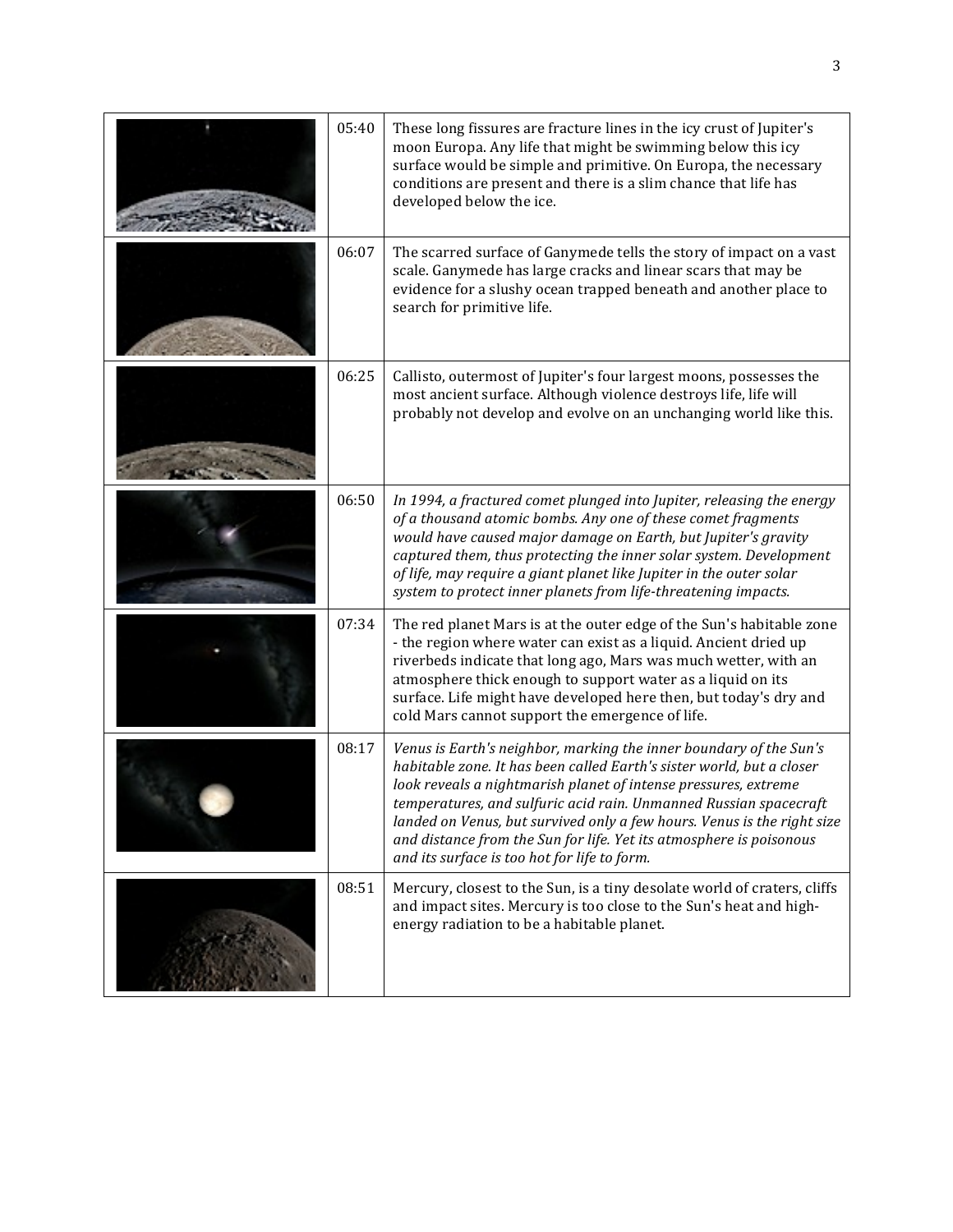| 09:24 | Comets can come closer to the Sun than Mercury. There are millions<br>of these dirty snowballs in an enormous halo, far beyond the planets.<br>While the tail of a comet may stretch for millions of kilometers, its<br>solid nucleus is only a few tens of kilometers across. Comet impacts<br>might have brought water and carbon compounds to the early Earth,<br>and may also provide insights into the origin of life.              |
|-------|------------------------------------------------------------------------------------------------------------------------------------------------------------------------------------------------------------------------------------------------------------------------------------------------------------------------------------------------------------------------------------------------------------------------------------------|
| 10:04 | With its large habitable zone and 10 billion year life span, our Sun<br>is an ideal star to have life bearing planets. In our search for<br>habitable worlds we should look around other Sun-like stars.                                                                                                                                                                                                                                 |
| 10:22 | Our solar system belongs to the Milky Way galaxy with hundreds of<br>billions of stars and their families of planets. The Sun lies in a safe<br>region between two spiral arms, far from the galaxy's center. Here<br>stars are far apart and rarely pass close enough to dislodge comets<br>or disrupt planet formation. We live in a place of long-term calm,<br>within a galaxy that has a violent core, and very active spiral arms. |
| 10:53 | The Milky Way is just one of hundreds of billions of galaxies strewn<br>across the universe in groups, clusters, and super clusters - almost<br>all rushing away from one another. To understand the timeline of<br>the universe and to discover when and where life might appear, we<br>need to follow the motions of these galaxies backward in time to a<br>point when all matter and energy were in one place at one time.           |
| 11:25 | Almost 14 billion years ago, everything we see today was<br>concentrated in one super-dense region, heated to an incredible<br>temperature by compression.                                                                                                                                                                                                                                                                               |
| 11:38 | Suddenly the expansion began in a burst of energy, called the Big<br>Bang, creating our time and space.                                                                                                                                                                                                                                                                                                                                  |
| 11:55 | As the universe rapidly expanded and cooled, there was a critical<br>time when the soup of elementary particles could combine into the<br>matter we recognize today - mostly hydrogen and a little helium, in<br>stable atoms made of protons, neutrons, and electrons                                                                                                                                                                   |
| 12:17 | Over hundreds of millions of years, these vast clouds of gas gradually<br>began to fall in on themselves, condensing under their own gravity,<br>and producing enough heat and pressure in their cores to become<br>stars. These newborn stars filled the universe with starlight, and<br>began fusing the heavier elements that would be needed for life.                                                                               |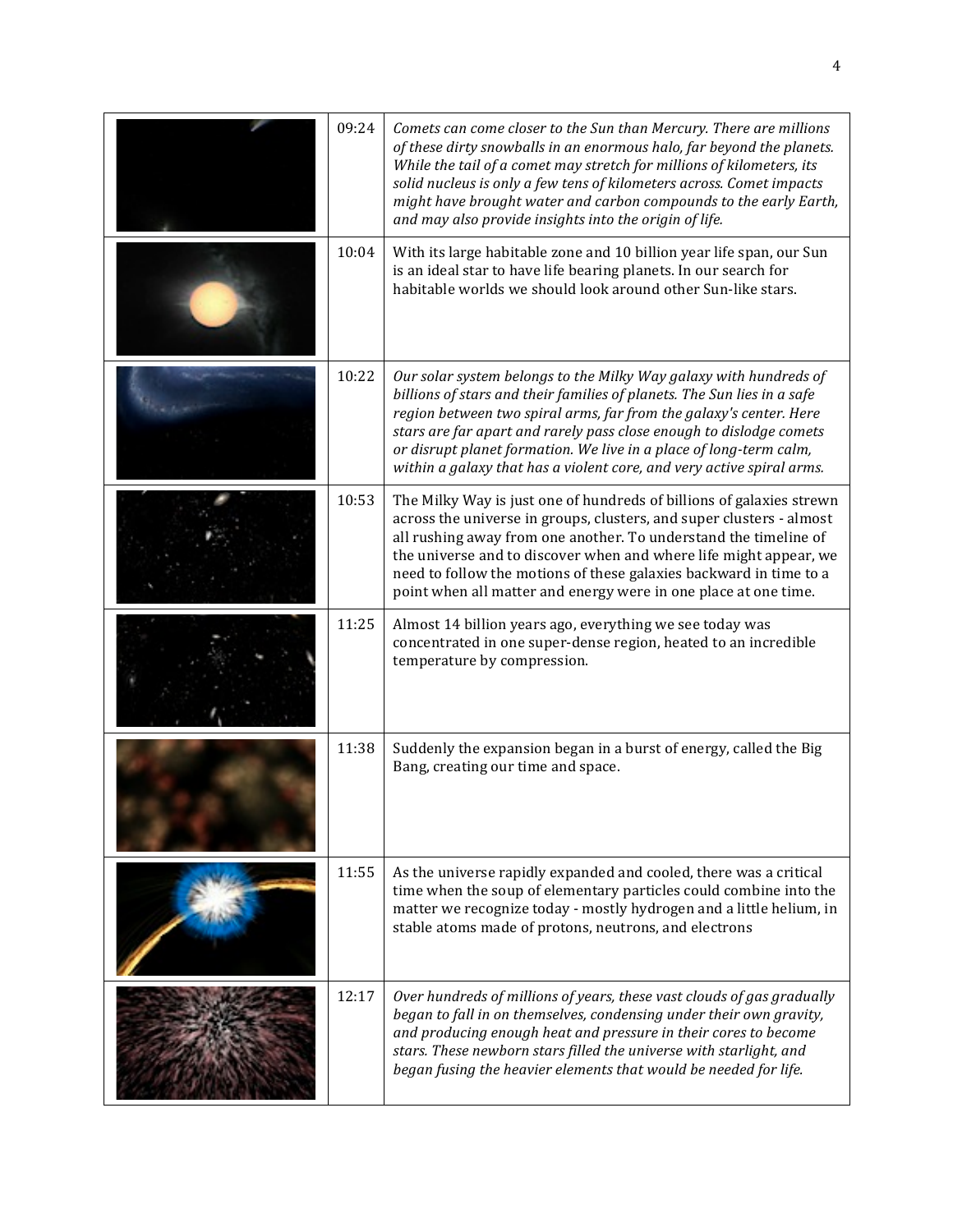| 12:40 | The collapsing gas clouds that ignited the first stars, also formed<br>galaxies of stars bound together by gravity.                                                                                                                                                                                                                                        |
|-------|------------------------------------------------------------------------------------------------------------------------------------------------------------------------------------------------------------------------------------------------------------------------------------------------------------------------------------------------------------|
| 12:49 | Elliptical galaxies, like giant footballs, can contain a trillion stars<br>with very little gas and dust left over for further star formation.                                                                                                                                                                                                             |
| 13:01 | Disks of starry arms and dark dust lanes characterize spiral<br>galaxies. These stellar whirlpools contain tens or hundreds of<br>billions of stars with vast areas of gas and dust condensing into<br>new stars. Stars born more recently in these spiral galaxies are<br>more likely to have the heavier elements needed for the<br>development of life. |
| 13:28 | Galaxies tend to cluster in groups where their relative motions can<br>cause a collision. Within galaxies, stars are so far apart that there is<br>little contact during such a collision and any life forming processes<br>may proceed without interruption.                                                                                              |
| 14:01 | Finally, we approach our home galaxy, the Milky Way. The Milky<br>Way spiral has lanes of young hot blue stars mixed with clouds of<br>gas and dust - regions with an abundance of heavier elements, but<br>perhaps too young for life to have had time to develop or<br>intelligence to appear.                                                           |
| 14:25 | In the Milky Way galaxy, we can watch stars at birth and death,<br>showing the past and future of our solar system. We can also<br>discover when stars create the chemical building blocks of life.                                                                                                                                                        |
| 14:45 | The Triffid Nebula is in our own stellar neighborhood. Deep within<br>this nebula, stars are forming in collapsing clouds of gas and dust.<br>Our region of the galaxy has many such stellar nurseries - places of<br>beauty, but probably too young for life. Our Sun was in such a birth<br>cloud, 5 billion years ago.                                  |
| 15:17 | The Eagle Nebula is home to tremendous pillars of dust and gas that<br>serve as a nest for newly forming stars. Here we can also watch as<br>stars form from gas and dust.                                                                                                                                                                                 |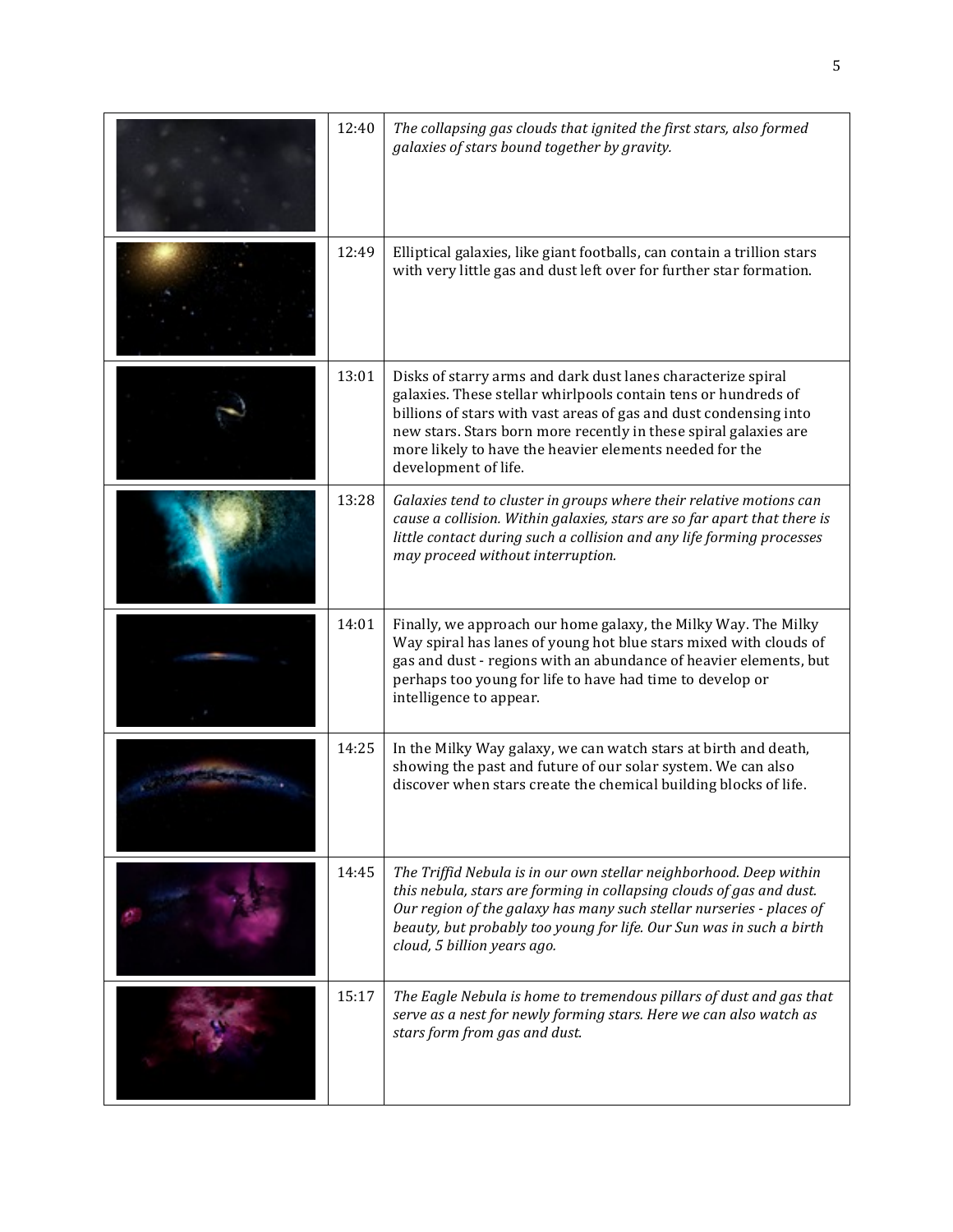| 15:36 | Within the nearby Orion Nebula, we can see a reddish glow<br>revealing the presence of hydrogen. Greenish hues indicate oxygen<br>created by an earlier generation of stars - and now becoming part<br>of the nebula's newborn solar systems. This stellar recycling and<br>rebirth is the forge that creates all the basic elements from which<br>planets and life develop.                                                                                                                                                   |
|-------|--------------------------------------------------------------------------------------------------------------------------------------------------------------------------------------------------------------------------------------------------------------------------------------------------------------------------------------------------------------------------------------------------------------------------------------------------------------------------------------------------------------------------------|
| 16:04 | Passing deeper into the nebula, we encounter a spinning disk of gas<br>and dust - a protostar. Such protostars not only house the slowly<br>warming balls of gas that will someday ignite into new stars, but<br>are themselves surrounded by clouds of material that may one day<br>become orbiting planets.                                                                                                                                                                                                                  |
| 16:29 | A star produces energy by fusing its own hydrogen into helium and<br>other heavier elements. When the hydrogen runs out, the star begins<br>to collapse and die. One such star, Eta Carinae, is in its death throes<br>and may destroy itself in the most violent of stellar deaths, a brilliant<br>supernova. When a massive star like Eta Carinae exhausts its<br>hydrogen, the fusion process shuts down and the outer layers<br>collapse onto the core, rebounding in a shock wave that literally<br>tears the star apart. |
| 17:19 | While the bulk of the star is blown outward, the core itself implodes<br>into a superdense sphere of neutrons, called a pulsar. This rapidly<br>spinning core concentrates energy into beams, that flash by us like a<br>lighthouse beacon - a signal created naturally, but like one we might<br>expect from an advanced civilization.                                                                                                                                                                                        |
| 17:46 | Not all stars die so violently. When less massive stars like our Sun<br>run low on hydrogen, they shed their outer layers into disks or<br>lobes of expanding gas. The rest of the star collapses into a white<br>dwarf, slowly cooling into a cold black cinder. At this point, the star<br>can no longer support life on any of its planets. This is our Sun's<br>fate in 5 billion years.                                                                                                                                   |
| 18:28 | Earth has orbited its stable Sun for 5 billion years and we can look<br>forward to 5 billion more. Elements forged in long-dead stars are<br>here in Earth's land, water, and air. Solar energy, a nitrogen<br>atmosphere, liquid water, and moderate temperatures - are here as<br>well to support the development of life.                                                                                                                                                                                                   |
| 18:52 | Telescopes search for planets orbiting other stars. Thus far a few<br>hundred planets have been found, but most are giant worlds as<br>large or larger than Jupiter. It is much more difficult to identify the<br>gravity tug of a smaller Earthlike planet. We assume that where gas<br>giants form, smaller rocky worlds may also exist.                                                                                                                                                                                     |